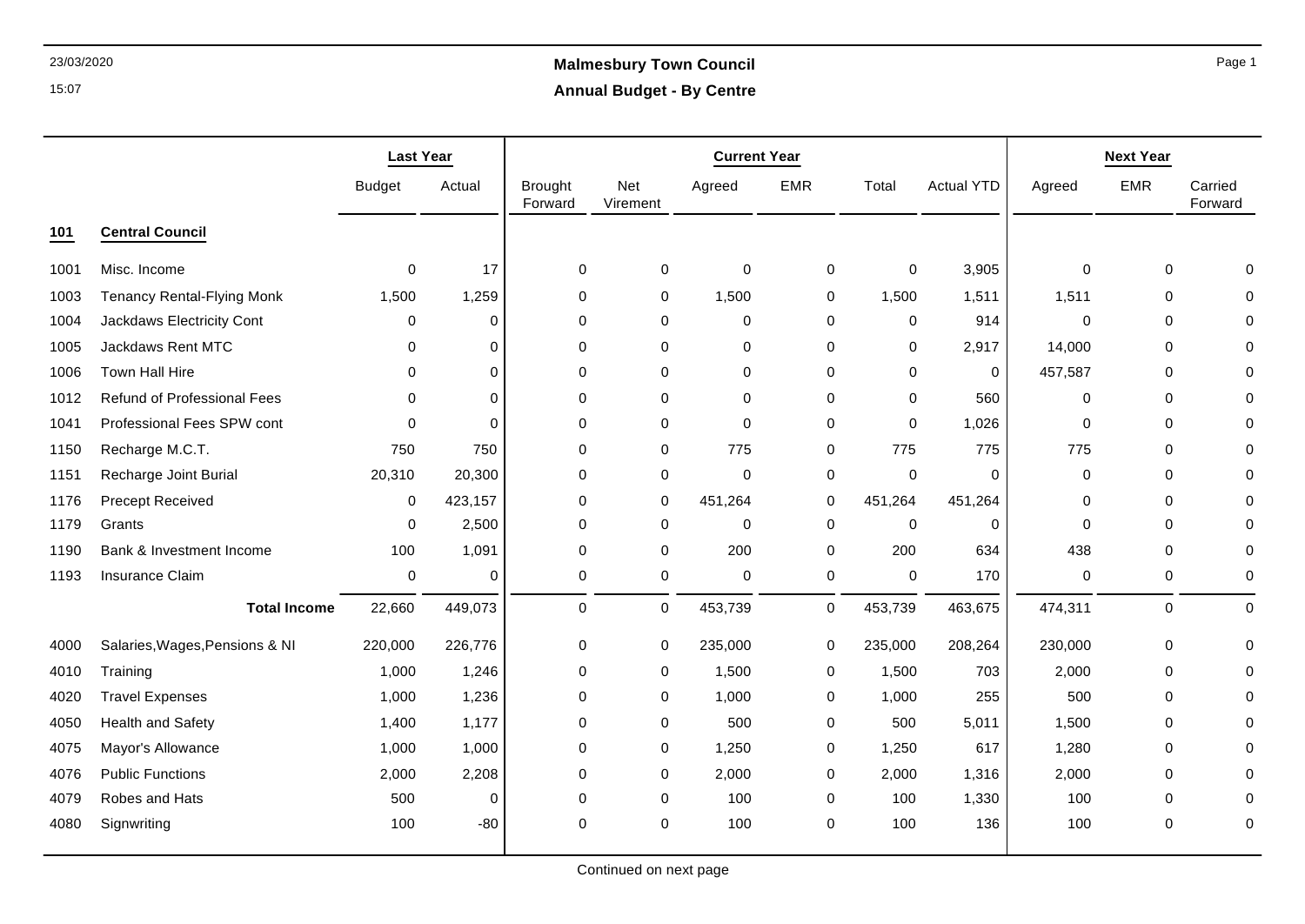# 23/03/2020 **Malmesbury Town Council Annual Budget - By Centre**

|      |                                    | <b>Last Year</b> |          |                           | <b>Next Year</b> |             |             |             |                   |             |             |                    |
|------|------------------------------------|------------------|----------|---------------------------|------------------|-------------|-------------|-------------|-------------------|-------------|-------------|--------------------|
|      |                                    | <b>Budget</b>    | Actual   | <b>Brought</b><br>Forward | Net<br>Virement  | Agreed      | <b>EMR</b>  | Total       | <b>Actual YTD</b> | Agreed      | <b>EMR</b>  | Carried<br>Forward |
| 4081 | Cemetery software set up           | $\mathbf 0$      | $\Omega$ | $\mathbf 0$               | $\mathbf 0$      | $\mathbf 0$ | $\mathbf 0$ | $\Omega$    | 1,693             | $\mathbf 0$ | $\Omega$    | $\Omega$           |
| 4082 | <b>Community Engagement</b>        | $\Omega$         | $\Omega$ | 0                         | 0                | $\mathbf 0$ | 0           | $\Omega$    | 59                | $\Omega$    | $\Omega$    | $\Omega$           |
| 4100 | Office Equipment                   | 1,000            | 269      | 0                         | 0                | 500         | 0           | 500         | 421               | 500         | $\mathbf 0$ |                    |
| 4110 | <b>Play Equipment Inspections</b>  | 750              | 520      | 0                         | 0                | 650         | 0           | 650         | 451               | 650         | $\Omega$    |                    |
| 4115 | <b>Grass Cutting</b>               | 4,000            | 2,640    | 0                         | 0                | 4,000       | 0           | 4,000       | 0                 | 4,000       | $\mathbf 0$ | $\Omega$           |
| 4118 | Maintenance-Town Hall              | 10,000           | 16,666   | 0                         | 0                | 10,000      | 0           | 10,000      | 12,672            | 10,000      | $\mathbf 0$ | ∩                  |
| 4119 | Maintenance etc L & Y              | 6,000            | 14,933   | 0                         | 0                | 10,000      | 0           | 10,000      | 6,990             | 10,000      | $\mathbf 0$ |                    |
| 4120 | Photocopier                        | 2,250            | 1,296    | 0                         | 0                | 1,850       | 0           | 1,850       | 1,287             | 1,850       | $\Omega$    | O                  |
| 4121 | Telephone etc                      | 2,000            | 1,951    | 0                         | 0                | 2,000       | 0           | 2,000       | 1,926             | 2,000       | $\mathbf 0$ |                    |
| 4122 | Consumables, Stationery etc TC     | 2,000            | 3,141    | 0                         | 0                | 2,500       | 0           | 2,500       | 2,073             | 1,500       | $\mathbf 0$ |                    |
| 4125 | Insurance                          | 10,000           | 8,765    | 0                         | 0                | 10,000      | 0           | 10,000      | 12,550            | 12,550      | $\mathbf 0$ | O                  |
| 4126 | Motor Vehicle Expenses             | 2,000            | 1,862    | $\mathbf 0$               | 0                | 2,000       | 0           | 2,000       | 2,581             | 2,000       | $\mathbf 0$ |                    |
| 4130 | Subscriptions                      | 2,000            | 1,739    | 0                         | 0                | 1,750       | 0           | 1,750       | 1,760             | 1,750       | $\mathbf 0$ | $\cap$             |
| 4141 | <b>Communication and Publicity</b> | 2,000            | $\Omega$ | 0                         | 0                | 1,500       | 0           | 1,500       | 458               | 1,500       | $\mathbf 0$ |                    |
| 4151 | Tenancies(Accomodation Rental)     | 2,000            | 1,731    | 0                         | 0                | 2,000       | 0           | 2,000       | 1,805             | 2,000       | $\mathbf 0$ |                    |
| 4152 | <b>Utilities</b>                   | 21,000           | 19,781   | 0                         | $\mathbf 0$      | 20,500      | 0           | 20,500      | 24,611            | 20,500      | $\mathbf 0$ | $\cap$             |
| 4157 | Publications                       | 600              | 424      | 0                         | 0                | 200         | 0           | 200         | 27                | 200         | $\Omega$    | ∩                  |
| 4175 | NNDR - Town Hall                   | 17,250           | 17,160   | 0                         | 0                | 17,250      | 0           | 17,250      | 17,553            | 17,250      | $\mathbf 0$ |                    |
| 4176 | <b>Professional Fees-MTC</b>       | 1,000            | $-248$   | 0                         | 0                | 1,000       | 0           | 1,000       | 9,589             | 1,000       | $\mathbf 0$ |                    |
| 4177 | <b>Audit Fees</b>                  | 2,000            | 1,600    | 0                         | $\mathbf 0$      | 1,800       | 0           | 1,800       | 1,600             | 1,800       | $\Omega$    |                    |
| 4178 | <b>RBS Support</b>                 | $\Omega$         | 375      | $\Omega$                  | 0                | $\mathbf 0$ | 0           | $\mathbf 0$ | 59                | 675         | $\Omega$    |                    |
| 4192 | Christmas Lights                   | 3,500            | 399      | 0                         | 0                | 3,500       | 0           | 3,500       | 8,250             | 6,500       | $\mathbf 0$ |                    |
| 4193 | <b>EPOS System</b>                 | 0                | $\Omega$ | $\mathbf 0$               | 0                | $\mathbf 0$ | 0           | $\mathbf 0$ | 2,400             | $\mathbf 0$ | 0           | ∩                  |
| 4194 | Health & Safety-Training & Equ     | 1,000            | 670      | 0                         | $\mathbf 0$      | 1,000       | $\mathbf 0$ | 1,000       | 572               | $\mathbf 0$ | $\mathbf 0$ | $\Omega$           |
|      |                                    |                  |          |                           |                  |             |             |             |                   |             |             |                    |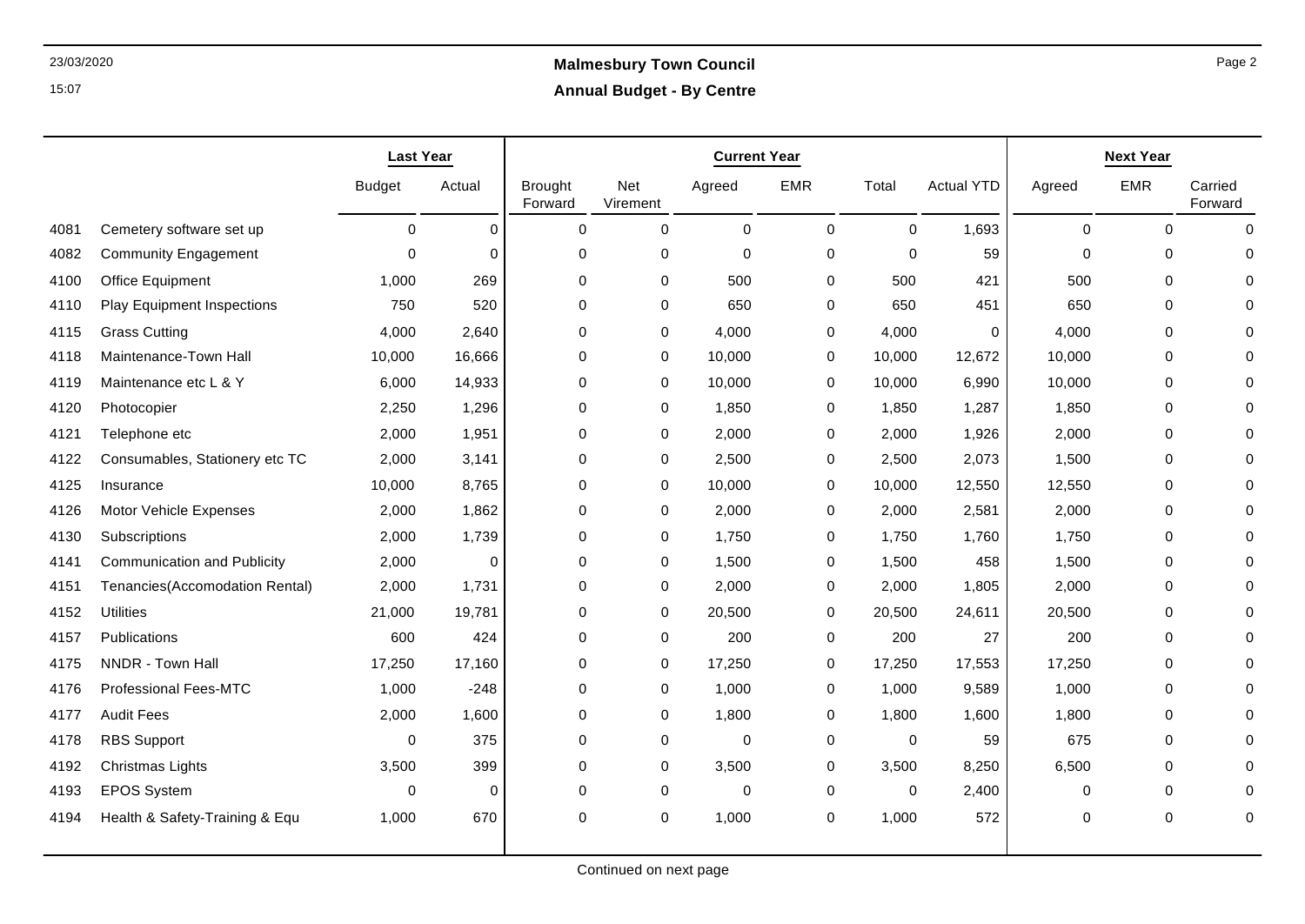## 23/03/2020 **Malmesbury Town Council Annual Budget - By Centre**

|      |                                          | <b>Last Year</b> |             | <b>Current Year</b>       |                        |             |             |              |                   | <b>Next Year</b> |             |                    |  |
|------|------------------------------------------|------------------|-------------|---------------------------|------------------------|-------------|-------------|--------------|-------------------|------------------|-------------|--------------------|--|
|      |                                          | <b>Budget</b>    | Actual      | <b>Brought</b><br>Forward | <b>Net</b><br>Virement | Agreed      | EMR         | Total        | <b>Actual YTD</b> | Agreed           | <b>EMR</b>  | Carried<br>Forward |  |
| 4195 | <b>Depreciation Equipment</b>            | 1,500            | $\mathbf 0$ | $\Omega$                  | 0                      | 1,500       | 0           | 1,500        | $\mathbf 0$       | $\mathbf 0$      | $\Omega$    | $\Omega$           |  |
| 4197 | <b>Refuse Collection</b>                 | 2,500            | 1,527       | 0                         | 0                      | 2,250       | 0           | 2,250        | 2,475             | 0                | 0           | $\Omega$           |  |
| 4198 | Dep'rctn Town Hall                       | 19,000           | $\mathbf 0$ | 0                         | 0                      | 19,000      | 0           | 19,000       | 0                 | $\mathbf 0$      | $\mathbf 0$ | $\mathbf 0$        |  |
| 4199 | <b>Depreciation Motor Vehicles</b>       | 1,700            | $\Omega$    | 0                         | 0                      | 1,700       | 0           | 1,700        | 0                 | $\Omega$         | $\Omega$    | $\Omega$           |  |
| 4200 | <b>Birdcage Agreement</b>                | 30               | 10          | 0                         | 0                      | 10          | 0           | 10           | 10                | 10               | $\mathbf 0$ | $\Omega$           |  |
| 4205 | <b>Twinning Association</b>              | 400              | 907         | $\Omega$                  | 0                      | 500         | $\mathbf 0$ | 500          | 500               | 1,500            | $\mathbf 0$ | $\Omega$           |  |
| 4206 | <b>Armistice Event</b>                   | 0                | 880         | 0                         | 0                      | $\Omega$    | 0           | $\Omega$     | 0                 | $\Omega$         | $\Omega$    | $\Omega$           |  |
| 4210 | <b>Small Grants Allocation</b>           | 500              | 2,150       | 0                         | 0                      | 2,500       | 0           | 2,500        | 400               | 2,500            | 0           | $\Omega$           |  |
| 4231 | <b>ICT Support</b>                       | 6,500            | 9,558       | 0                         | 0                      | 7,500       | 0           | 7,500        | 3,484             | 4,500            | $\Omega$    | $\Omega$           |  |
| 4500 | Loan Re-Payments Capital & Int           | 40,863           | 40,863      | 0                         | 0                      | 40,863      | 0           | 40,863       | 40,863            | 40,863           | $\mathbf 0$ | $\Omega$           |  |
| 4550 | <b>Service Agreements</b>                | 7,000            | 3,663       | 0                         | 0                      | 3,500       | 0           | 3,500        | 4,050             | 3,500            | 0           | $\Omega$           |  |
| 4580 | <b>Bank Charges</b>                      | 100              | 0           | $\mathbf 0$               | 0                      | 0           | 0           | 0            | 0                 | 0                | 0           | $\Omega$           |  |
| 4600 | Precept Joint Burial                     | 5,563            | $\Omega$    | 0                         | 0                      | 7,696       | $\mathbf 0$ | 7,696        | $\mathbf 0$       | $\mathbf 0$      | $\mathbf 0$ | 0                  |  |
|      | <b>Overhead Expenditure</b>              | 405,006          | 388,796     | 0                         | 0                      | 422,469     | $\mathbf 0$ | 422,469      | 380,800           | 388,578          | 0           | $\mathbf 0$        |  |
|      | 101 Net Income over Expenditure          | $-382,346$       | 60,278      | 0                         | 0                      | 31,270      | 0           | 31,270       | 82,875            | 85,733           | 0           | $\mathbf 0$        |  |
| 6000 | plus Transfer from EMR                   | $\mathbf 0$      | 2,062       | $\Omega$                  | 0                      | 0           | $\mathbf 0$ | $\mathbf 0$  | 0                 | 0                | 0           | $\Omega$           |  |
| 6001 | less Transfer to EMR                     | 0                | 2,500       | 0                         | 0                      | 0           | 0           | $\pmb{0}$    | 1,157             | 0                | 0           | 0                  |  |
|      | Movement to/(from) Gen Reserve (382,346) |                  | 59,840      |                           |                        | 31,270      |             | 31,270       | 81,718            | 85,733           |             |                    |  |
| 102  | <b>Projects</b>                          |                  |             |                           |                        |             |             |              |                   |                  |             |                    |  |
| 1020 | <b>Flood Working Group Project</b>       | 0                | $\Omega$    | $\mathbf 0$               | 0                      | 0           | 0           | 0            | 1,800             | $\mathbf 0$      | $\mathbf 0$ | $\Omega$           |  |
|      | <b>Total Income</b>                      | $\mathbf 0$      | $\mathbf 0$ | 0                         | 0                      | $\mathbf 0$ | $\mathbf 0$ | $\mathsf{O}$ | 1,800             | $\mathbf 0$      | 0           | $\mathbf 0$        |  |
| 4311 | <b>TIC Refit fees</b>                    | 5,000            | $\mathbf 0$ | 0                         | 0                      | 0           | 0           | 0            | 1,290             | 0                | 0           | 0                  |  |

Page 3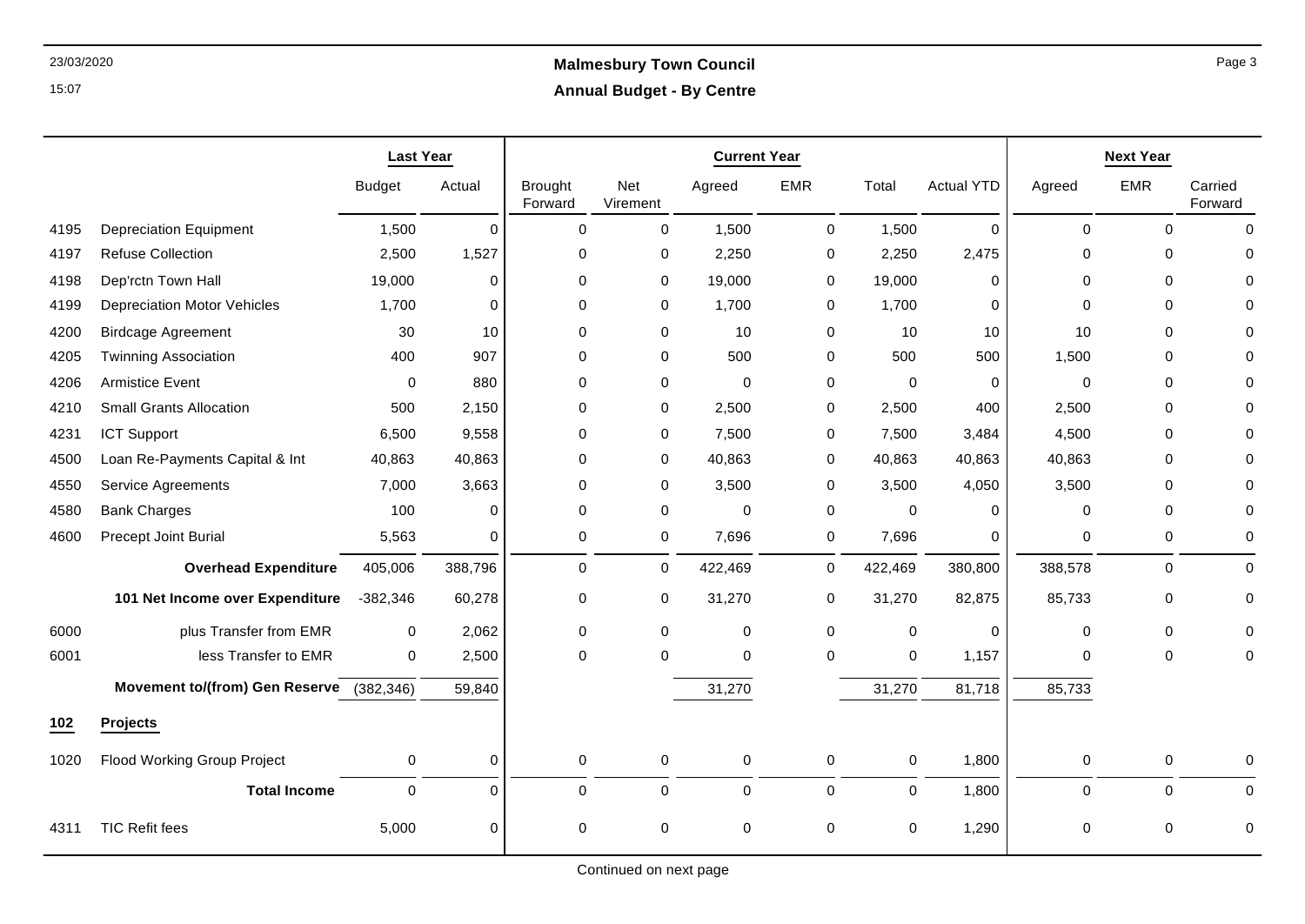# 23/03/2020 **Malmesbury Town Council Annual Budget - By Centre**

|      |                                        | <b>Last Year</b> |             |                           |                 | <b>Current Year</b> |              | <b>Next Year</b> |                   |             |             |                    |
|------|----------------------------------------|------------------|-------------|---------------------------|-----------------|---------------------|--------------|------------------|-------------------|-------------|-------------|--------------------|
|      |                                        | <b>Budget</b>    | Actual      | <b>Brought</b><br>Forward | Net<br>Virement | Agreed              | <b>EMR</b>   | Total            | <b>Actual YTD</b> | Agreed      | <b>EMR</b>  | Carried<br>Forward |
| 4312 | Website design                         | 3,000            | $\Omega$    | $\Omega$                  | $\pmb{0}$       | $\Omega$            | $\pmb{0}$    | $\Omega$         | $\Omega$          | $\Omega$    | $\Omega$    | $\Omega$           |
| 4313 | Soundproof Projector                   | 1,500            | 1,573       | $\mathbf 0$               | 0               | $\mathbf 0$         | $\mathbf 0$  | 0                | $\Omega$          | $\mathbf 0$ | $\Omega$    |                    |
| 4314 | <b>Public Toilets</b>                  | 2,000            | $\Omega$    | $\mathbf 0$               | $\mathbf 0$     | 0                   | 0            | 0                | 40,628            | 0           | 0           |                    |
| 4315 | Fees for works                         | 5,000            | 1,374       | $\mathbf 0$               | $\Omega$        | 0                   | $\mathbf{0}$ | $\Omega$         | $\Omega$          | 0           | 0           |                    |
| 4316 | Heating                                | 7,000            | $\mathbf 0$ | $\mathbf 0$               | $\mathbf 0$     | $\mathbf 0$         | $\mathbf 0$  | $\mathbf 0$      | $\Omega$          | 0           | 0           |                    |
| 4317 | <b>Stage Lighting</b>                  | 7,500            | 29,246      | $\mathbf 0$               | $\mathbf 0$     | 0                   | $\mathbf 0$  | 0                | $\Omega$          | 0           | $\pmb{0}$   |                    |
| 4318 | <b>Eilmer Bar Works</b>                | $\Omega$         | $\Omega$    | $\Omega$                  | $\mathbf 0$     | $\Omega$            | $\mathbf 0$  | $\Omega$         | 3,531             | 0           | $\mathbf 0$ | $\Omega$           |
| 4333 | <b>Bar Refurbishment</b>               | $\mathbf 0$      | $\Omega$    | $\mathbf 0$               | $\mathbf 0$     | $\mathbf 0$         | $\mathbf 0$  | 0                | 2,591             | 0           | 0           | $\Omega$           |
|      | <b>Overhead Expenditure</b>            | 31,000           | 32,194      | $\mathbf 0$               | $\mathbf 0$     | $\mathbf 0$         | $\mathbf 0$  | $\mathbf 0$      | 48,040            | $\mathbf 0$ | $\mathbf 0$ | $\Omega$           |
|      | 102 Net Income over Expenditure        | $-31,000$        | $-32,194$   | 0                         | 0               | 0                   | $\mathbf 0$  | $\mathbf 0$      | $-46,240$         | 0           | $\pmb{0}$   | $\Omega$           |
| 6000 | plus Transfer from EMR                 | $\mathbf 0$      | 28,886      | $\mathbf 0$               | $\mathbf 0$     | $\mathbf 0$         | $\mathbf 0$  | $\mathbf 0$      | 48,523            | $\mathbf 0$ | 0           |                    |
| 6001 | less Transfer to EMR                   | $\mathbf 0$      | $\Omega$    | $\Omega$                  | $\Omega$        | 0                   | $\Omega$     | $\Omega$         | 10,670            | 0           | $\pmb{0}$   | $\Omega$           |
|      | Movement to/(from) Gen Reserve         | (31,000)         | (3, 307)    |                           |                 | $\mathbf 0$         |              | $\mathbf 0$      | (8, 387)          | $\mathbf 0$ |             |                    |
| 301  | <b>Community &amp; Town Promotions</b> |                  |             |                           |                 |                     |              |                  |                   |             |             |                    |
| 1007 | <b>LNS</b>                             | $\mathbf 0$      | 108         | 0                         | 0               | 0                   | $\mathbf 0$  | $\mathbf 0$      | 1,010             | $\mathbf 0$ | $\mathbf 0$ | ∩                  |
| 1011 | Gallery sales                          | 2,000            | 1,418       | $\mathbf 0$               | $\mathbf 0$     | 0                   | $\mathbf{0}$ | $\mathbf 0$      | 583               | 100         | $\mathbf 0$ |                    |
| 1013 | Malm In Bloom-Sponsorship etc          | $\mathbf 0$      | 1,545       | $\mathbf 0$               | $\mathbf 0$     | $\mathbf 0$         | 0            | $\Omega$         | 1,931             | 1,900       | 0           |                    |
| 1015 | <b>TIC Sales</b>                       | 6,000            | 8,956       | $\Omega$                  | 0               | 6,000               | 0            | 6,000            | 2,221             | 5,000       | $\pmb{0}$   | $\Omega$           |
| 1029 | C&TP Misc. Income                      | 0                | $\Omega$    | 0                         | 0               | 0                   | $\mathbf 0$  | 0                | 198               | 0           | 0           | 0                  |
|      | <b>Total Income</b>                    | 8,000            | 12,026      | $\mathbf 0$               | 0               | 6,000               | $\mathbf 0$  | 6,000            | 5,943             | 7,000       | $\mathbf 0$ | $\mathbf 0$        |
| 4071 | Projects                               | 2,500            | 4,809       | 0                         | 0               | 2,500               | $\mathbf 0$  | 2,500            | 6,935             | 0           | 0           | $\Omega$           |
| 4145 | Consumable & Stock Prchs TIC           | 4.000            | 7,938       | $\Omega$                  | 0               | 4,000               | 0            | 4,000            | 390               | 3,000       | $\Omega$    | $\Omega$           |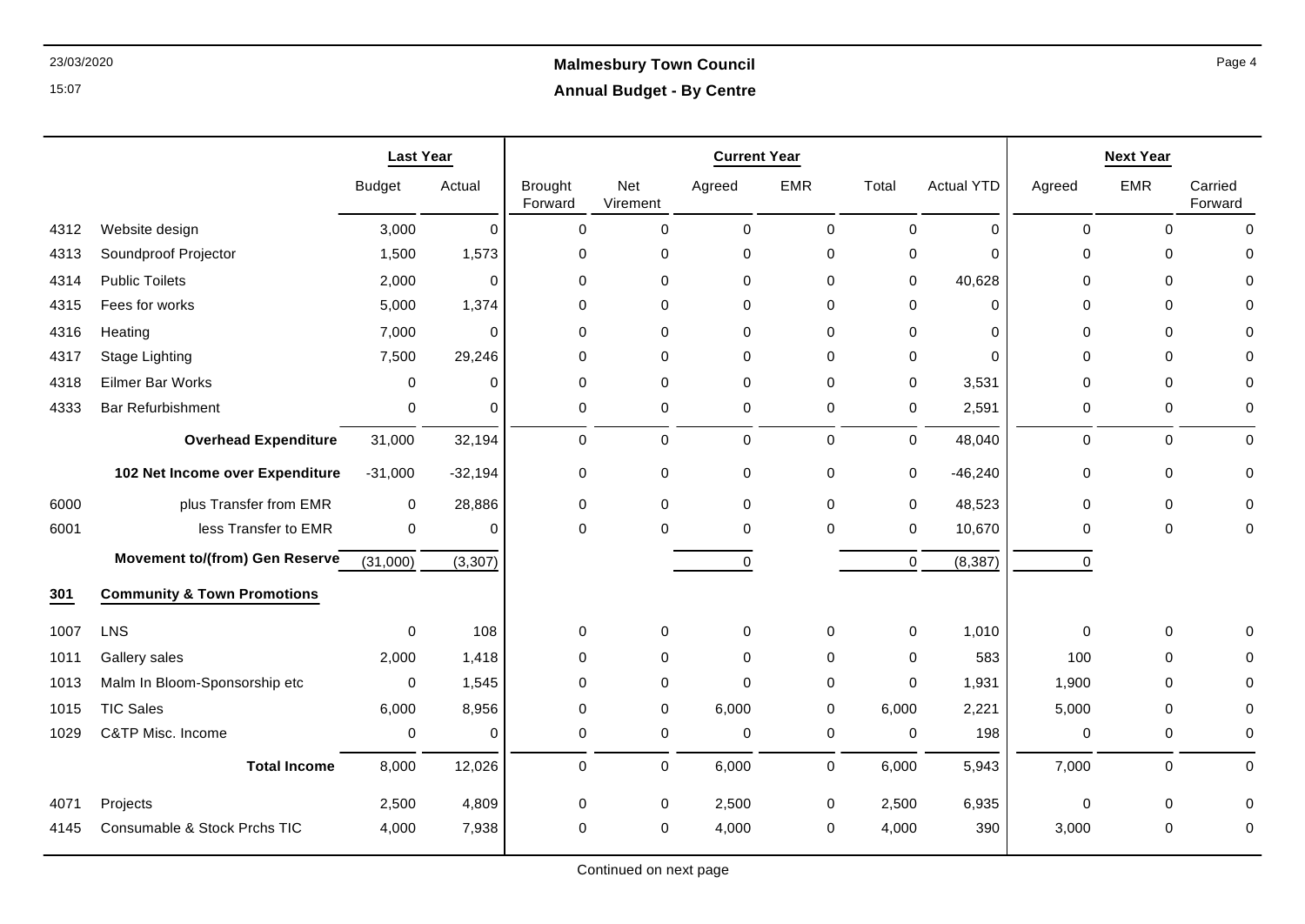## 23/03/2020 **Malmesbury Town Council Annual Budget - By Centre**

|      |                                 | <b>Last Year</b> |          |                           |                 | <b>Current Year</b> |             |             |                   | <b>Next Year</b> |             |                    |  |
|------|---------------------------------|------------------|----------|---------------------------|-----------------|---------------------|-------------|-------------|-------------------|------------------|-------------|--------------------|--|
|      |                                 | <b>Budget</b>    | Actual   | <b>Brought</b><br>Forward | Net<br>Virement | Agreed              | <b>EMR</b>  | Total       | <b>Actual YTD</b> | Agreed           | <b>EMR</b>  | Carried<br>Forward |  |
| 4147 | Card Machine                    | 500              | 485      | 0                         | 0               | 500                 | $\pmb{0}$   | 500         | 658               | $\mathbf 0$      | $\mathbf 0$ | $\Omega$           |  |
| 4148 | Youth Provision                 | 3,000            | 2,750    | 0                         | 0               | 3,000               | 0           | 3,000       | 3,333             | 3,500            | 0           | 0                  |  |
| 4243 | Promotional Act & Marketing     | 1,500            | 1,502    | $\Omega$                  | 0               | 2,750               | 0           | 2,750       | 2,195             | 2,750            | $\Omega$    | 0                  |  |
| 4244 | <b>Bloom in Malmesbury</b>      | 2,000            | 2,338    | 0                         | 0               | 2,000               | $\pmb{0}$   | 2,000       | 2,613             | 2,000            | $\mathbf 0$ | 0                  |  |
|      | <b>Overhead Expenditure</b>     | 13,500           | 19,822   | 0                         | 0               | 14,750              | $\mathbf 0$ | 14,750      | 16,125            | 11,250           | $\Omega$    | $\mathbf{0}$       |  |
|      | 301 Net Income over Expenditure | $-5,500$         | $-7,796$ | 0                         | 0               | $-8,750$            | $\pmb{0}$   | $-8,750$    | $-10,181$         | $-4,250$         | 0           | 0                  |  |
| 6000 | plus Transfer from EMR          | $\mathbf 0$      | 2,617    | 0                         | 0               | 0                   | $\pmb{0}$   | $\mathbf 0$ | 5,688             | $\mathbf 0$      | $\mathbf 0$ | 0                  |  |
|      | Movement to/(from) Gen Reserve  | (5,500)          | (5, 179) |                           |                 | (8,750)             |             | (8,750)     | $\sqrt{4,493}$    | (4,250)          |             |                    |  |
| 401  | <b>Planning and Environment</b> |                  |          |                           |                 |                     |             |             |                   |                  |             |                    |  |
| 4096 | <b>Strategic Planning</b>       | 6,000            | 14,555   | $\mathbf 0$               | 0               | 6,000               | 0           | 6,000       | 210               | 6,000            | $\mathbf 0$ |                    |  |
| 4097 | Car Parking Subsidy             | 4,000            | 2,795    | 0                         | 0               | 8,000               | 0           | 8,000       | 5,458             | 8,000            | 0           | 0                  |  |
|      | <b>Overhead Expenditure</b>     | 10,000           | 17,350   | $\Omega$                  | 0               | 14,000              | $\mathbf 0$ | 14,000      | 5,668             | 14,000           | $\Omega$    | $\Omega$           |  |
| 6000 | plus Transfer from EMR          | 0                | 13,527   | 0                         | 0               | 0                   | $\mathbf 0$ | $\mathbf 0$ | 0                 | $\Omega$         | $\mathbf 0$ | $\mathbf 0$        |  |
|      | Movement to/(from) Gen Reserve  | (10,000)         | (3,822)  |                           |                 | (14,000)            |             | (14,000)    | (5,668)           | (14,000)         |             |                    |  |
| 501  | <b>Joint Burial Board</b>       |                  |          |                           |                 |                     |             |             |                   |                  |             |                    |  |
| 1500 | <b>Burial Income</b>            | $\mathbf 0$      | 17,857   | $\mathsf 0$               | $\mathbf 0$     | 0                   | $\pmb{0}$   | $\pmb{0}$   | 0                 | $\pmb{0}$        | $\mathbf 0$ | 0                  |  |
|      | <b>Total Income</b>             | $\mathbf 0$      | 17,857   | 0                         | 0               | $\Omega$            | $\mathbf 0$ | $\mathbf 0$ | $\Omega$          | $\Omega$         | $\Omega$    | $\Omega$           |  |
| 4700 | <b>Expenditure Joint Burial</b> | $\mathbf 0$      | 20,095   | 0                         | 0               | 0                   | $\pmb{0}$   | $\mathbf 0$ | 0                 | 0                | 0           | 0                  |  |
|      | <b>Overhead Expenditure</b>     | 0                | 20,095   | 0                         | $\mathbf 0$     | 0                   | $\mathbf 0$ | $\mathbf 0$ | $\Omega$          | $\Omega$         | $\mathbf 0$ | $\mathbf 0$        |  |
|      | Movement to/(from) Gen Reserve  | $\mathbf 0$      | (2, 238) |                           |                 | 0                   |             | $\mathbf 0$ | $\Omega$          | 0                |             |                    |  |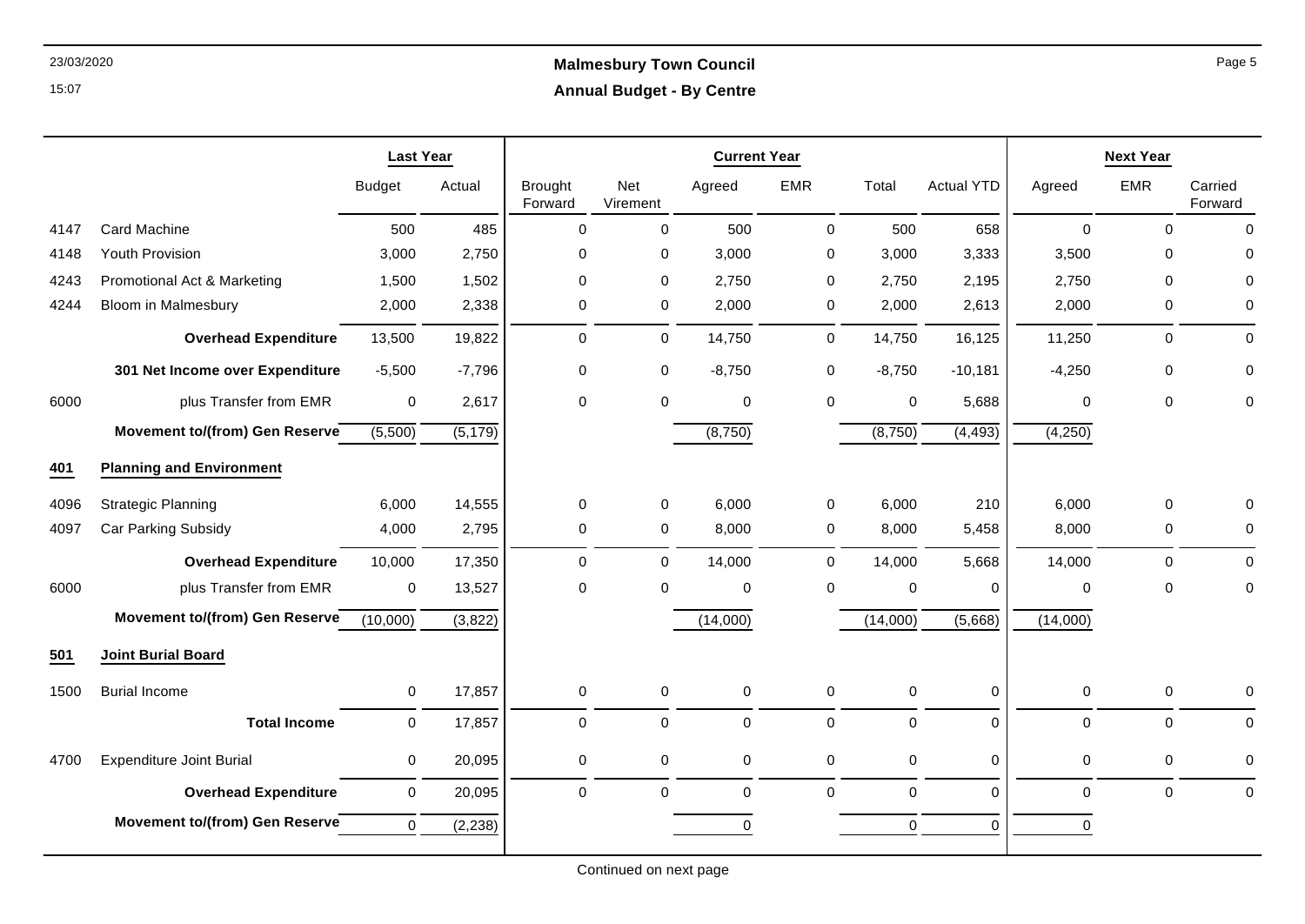# 23/03/2020 **Malmesbury Town Council Annual Budget - By Centre**

|      |                                     | <b>Last Year</b> |             |                           |                 | <b>Current Year</b> |             |             |                   |             | <b>Next Year</b> |                    |
|------|-------------------------------------|------------------|-------------|---------------------------|-----------------|---------------------|-------------|-------------|-------------------|-------------|------------------|--------------------|
|      |                                     | <b>Budget</b>    | Actual      | <b>Brought</b><br>Forward | Net<br>Virement | Agreed              | <b>EMR</b>  | Total       | <b>Actual YTD</b> | Agreed      | <b>EMR</b>       | Carried<br>Forward |
| 601  | <b>Cemetery &amp; Lodge</b>         |                  |             |                           |                 |                     |             |             |                   |             |                  |                    |
| 1036 | <b>Burial/Crem fees/Rights</b>      | $\Omega$         | 0           | 0                         | 0               | 0                   | 0           | $\mathbf 0$ | 9,862             | 8,000       | 0                |                    |
| 1038 | Lodge Rent                          | 0                | $\Omega$    | 0                         | 0               | 0                   | 0           | 0           | 7,487             | 8,976       | 0                |                    |
| 1039 | <b>Memorial Fees</b>                | 0                | $\mathbf 0$ | $\pmb{0}$                 | 0               | 0                   | 0           | 0           | 3,361             | 0           | $\pmb{0}$        | 0                  |
|      | <b>Total Income</b>                 | $\mathbf 0$      | $\Omega$    | $\mathbf 0$               | $\mathbf 0$     | $\pmb{0}$           | $\mathbf 0$ | $\Omega$    | 20,710            | 16,976      | $\mathbf 0$      | $\Omega$           |
| 4017 | Lodge Council Tax                   | 0                | 0           | $\pmb{0}$                 | 0               | $\mathbf 0$         | 0           | $\pmb{0}$   | 389               | $\mathbf 0$ | 0                | 0                  |
| 4018 | <b>Cemetery Utilities</b>           | $\Omega$         | $\mathbf 0$ | $\mathbf 0$               | 0               | $\mathbf 0$         | 0           | $\Omega$    | 427               | 450         | $\mathbf 0$      | O                  |
| 4019 | Cemetery Lodge Maintenance          | 0                | $\Omega$    | $\Omega$                  | $\Omega$        | $\Omega$            | $\Omega$    | $\Omega$    | 500               | 0           | 0                |                    |
| 4021 | <b>Cemetery General Maintenance</b> | 0                | $\Omega$    | 0                         | $\Omega$        | 0                   | 0           | $\Omega$    | 259               | 1,000       | 0                |                    |
| 4022 | <b>ICCM Membership</b>              | $\Omega$         | $\Omega$    | $\Omega$                  | $\Omega$        | $\Omega$            | $\Omega$    | $\Omega$    | 95                | 100         | $\Omega$         |                    |
| 4023 | <b>Cemetery Audit</b>               | 0                | $\mathbf 0$ | $\mathbf 0$               | 0               | $\mathbf 0$         | $\mathbf 0$ | $\mathbf 0$ | 150               | 0           | $\mathbf 0$      | 0                  |
|      | <b>Overhead Expenditure</b>         | $\mathbf 0$      | $\Omega$    | $\pmb{0}$                 | $\mathbf 0$     | $\pmb{0}$           | $\mathbf 0$ | $\pmb{0}$   | 1,820             | 1,550       | $\pmb{0}$        | $\Omega$           |
|      | Movement to/(from) Gen Reserve      | $\Omega$         | $\Omega$    |                           |                 | $\mathbf 0$         |             | $\mathbf 0$ | 18,889            | 15,426      |                  |                    |
| 701  | <b>Town Hall &amp; Facilities</b>   |                  |             |                           |                 |                     |             |             |                   |             |                  |                    |
| 1005 | Jackdaws Rent MTC                   | $\mathbf 0$      | 0           | 0                         | 0               | $\mathbf 0$         | 0           | 0           | 8,167             | 0           | 0                |                    |
| 1006 | Town Hall Hire                      | 42,000           | 46,172      | $\pmb{0}$                 | 0               | 45,500              | 0           | 45,500      | 32,962            | 31,000      | 0                |                    |
| 1035 | Town Hall Bar Sales-inc Cinema      | 3,500            | 4,607       | $\Omega$                  | 0               | 4,000               | 0           | 4,000       | 5,869             | 4,000       | $\Omega$         |                    |
| 1110 | <b>HEALS OSR OFFICE RENT</b>        | 0                | $\mathbf 0$ | 0                         | 0               | $\mathbf 0$         | 0           | $\mathbf 0$ | 90                | $\mathbf 0$ | 0                | $\Omega$           |
| 1192 | Cinema Tickets Sales                | 11,000           | 20,815      | 0                         | $\mathbf 0$     | 25,000              | 0           | 25,000      | 21,023            | 21,000      | 0                | $\Omega$           |
|      | <b>Total Income</b>                 | 56,500           | 71,594      | $\mathbf 0$               | $\mathbf 0$     | 74,500              | 0           | 74,500      | 68,110            | 56,000      | $\mathbf 0$      | 0                  |
| 4060 | Town H Bar P'chases-inc Cinema      | 3,000            | 2,979       | 0                         | 0               | 3,000               | 0           | 3,000       | 2,392             | 1,500       | 0                | 0                  |

Continued on next page